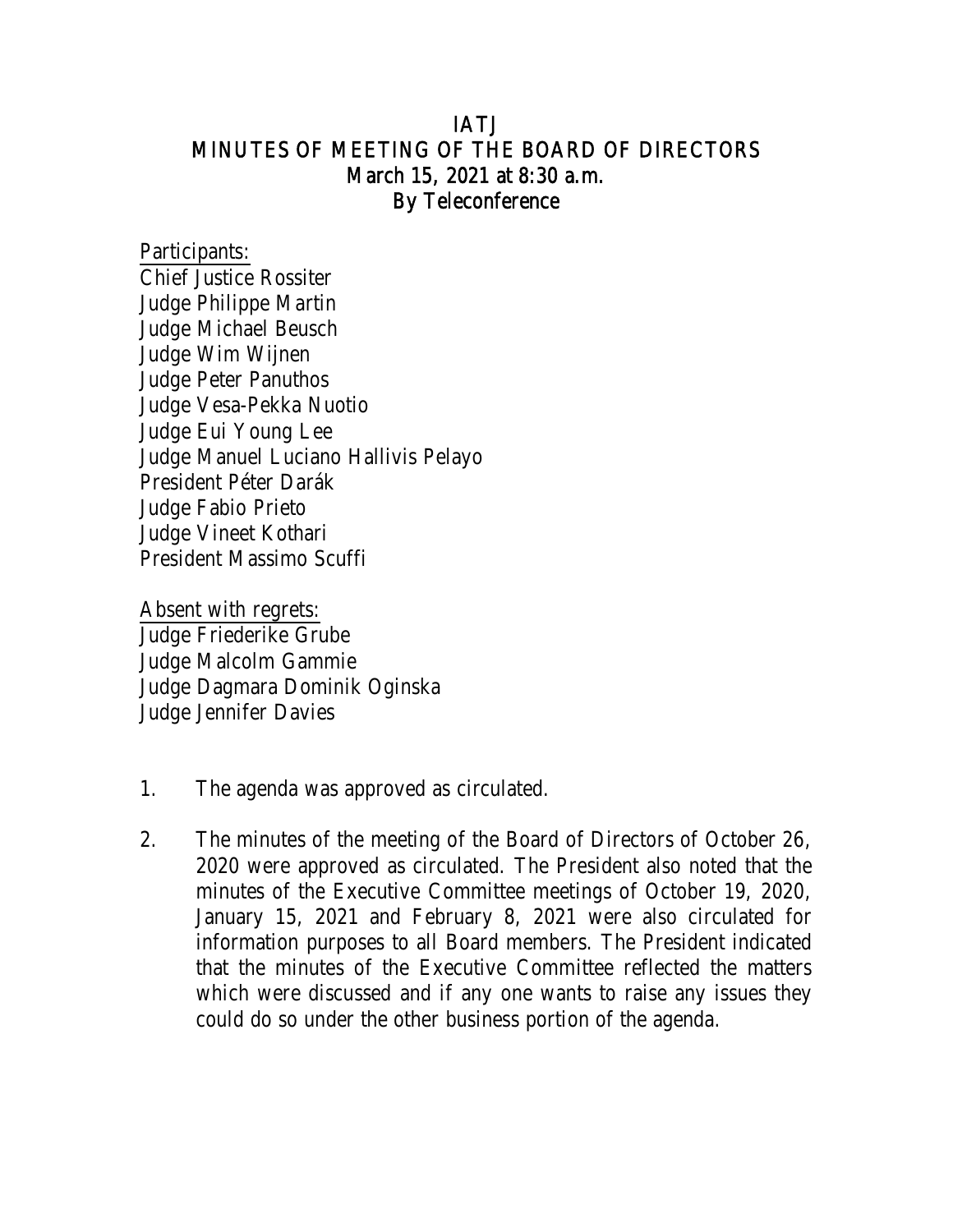### 3. Financials:

The President reviewed in detail the financial situation of the IATJ. The President did a comprehensive review of the budget for the year ending December 31, 2021 explaining the variances from previous years.

The President reviewed the financial status as of December 31, 2020 and noted that both the budget for the year ending December 31, 2021 and the financial status for December 31, 2020 had been forwarded to the directors for their consideration.

### 4. Report on Webinars

The President invited Judge Wim Wijnen to report on the first, second and third webinars.

Judge Wijnen discussed the success with respect to the first and second webinar, the number of attendees in each and commented that he thought this was a good reflection of the involvement and interaction of members in the affairs of the IATJ.

With respect to the third webinar he advised that it would take place on Friday, April 9, 2021 and the topic is Tax Procedures in India. The panel will be made up of three India jurists with a moderator, Judge Philippe Martin from France. He discussed that there was an issue with respect to time zones and that the first and second webinars started at 10:00 a.m. Ottawa time. The third webinar is to start at 6:00 a.m. Ottawa time which is 12:00 noon Amsterdam time, 16:00 in Delhi, 20:00 in Korea and 22:00 in Sydney.

There is a fourth webinar planned on recent case law for June 25, 2021.

### 5. 11<sup>th</sup> Assembly:

The President advised that he had solicited support from the new President of the Curia of Hungary with respect to the  $11<sup>th</sup>$  Assembly tentatively scheduled for Budapest in September 2021. The President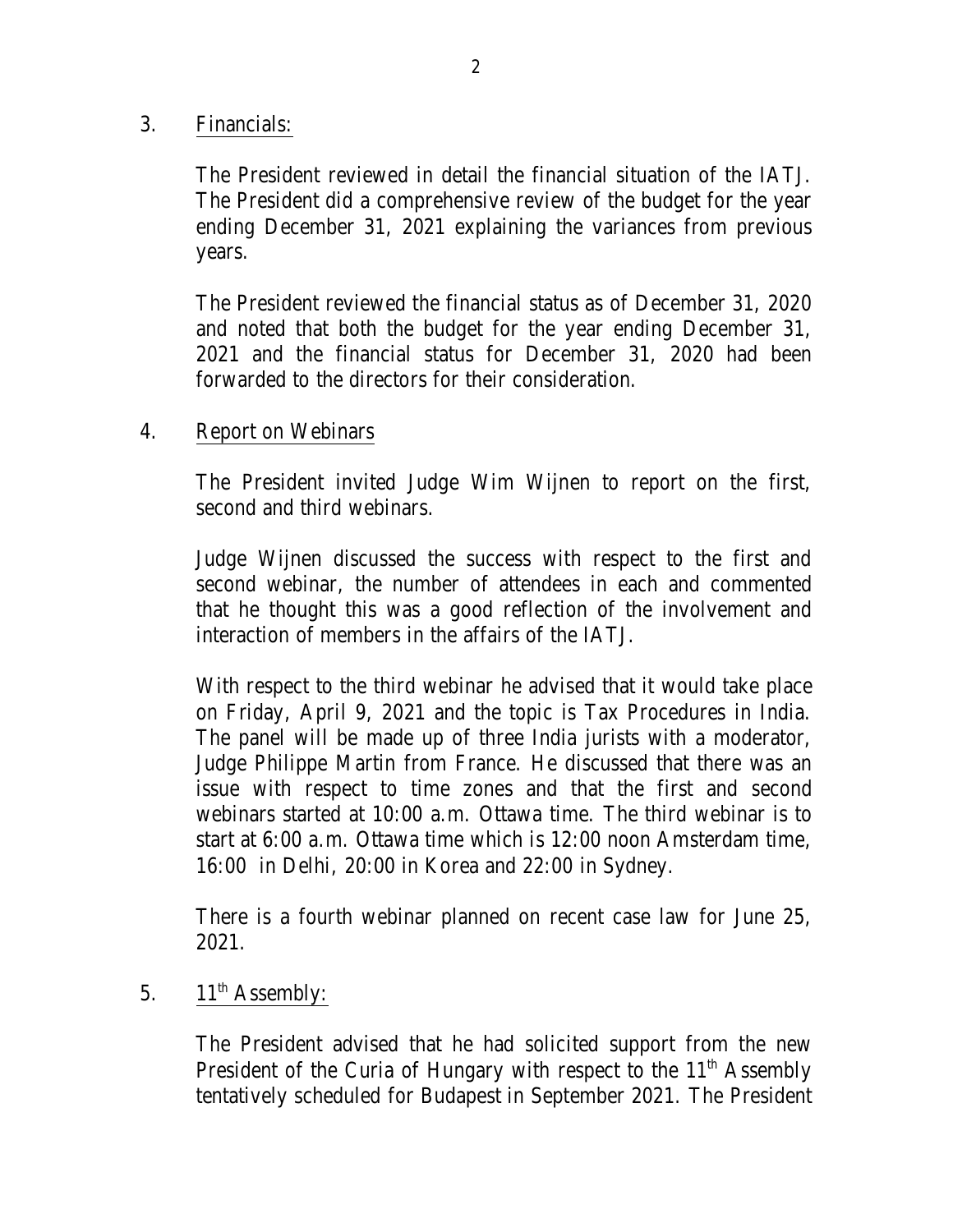of the Curia of Hungary advised that he was very much in support of the IATJ but he would not become a member. He indicated that the Curia of Hungary would continue to support the 11<sup>th</sup> Assembly being held in Budapest but he had serious concerns with respect to the possible success of the 11<sup>th</sup> Assembly if it was continued as scheduled in the fall 2021. He expressed concern with respect to the number of attendees, whether or not people would travel internationally to attend and whether or not the Curia of Hungary would be able to organize the 11<sup>th</sup> Assembly given the pandemic and the ongoing issues with respect to same.

It was noted that the Executive Committee had concerns with respect to the ongoing pandemic; the possible issue with respect to members of the IATJ travelling internationally to attend the  $11<sup>th</sup>$  Assembly in Budapest, Hungary and the necessity to make a decision early on in the process to either proceed or change the date for the  $11<sup>th</sup>$ Assembly. The President advised that it was resolved by the Executive Committee that the  $11<sup>th</sup>$  Assembly would take place in Budapest, Hungary in September 2022. The Directors were in favour of this decision.

The discussion on the  $11<sup>th</sup>$  Assembly was then turned over to Judge Wim Wijnen for his thoughts with respect to same. Judge Wijnen advised that he thought we could have some sort of a virtual assembly or webinar which will be more than the regular webinar in the later portion of October 2021. There would be a webinar for a period of 90 minutes, a guest speaker for 30 minutes and the business meeting for 30 minutes. The topic would be Case Management by the Courts or the Relationship and Interaction by Third Parties and the Courts. There would be a presentation by a guest speaker with respect to taxpayers' rights in the courtroom. Consistent with this topic is the fact that the IBFD are celebrating its  $75<sup>th</sup>$  Jubilee this year. The IATJ was invited to make a contribution to the IBFD 75<sup>th</sup> Jubilee Bulletin. Judge Wijnen suggested that there be a one page contribution from the member countries on taxpayers' rights in the courtroom. He noted there is approximately 35 to 40 countries in the IATJ and the contribution from each country would be limited to 1,000 words or one page. Guidelines are in the process of being developed and hopefully will be completed by April 1, 2021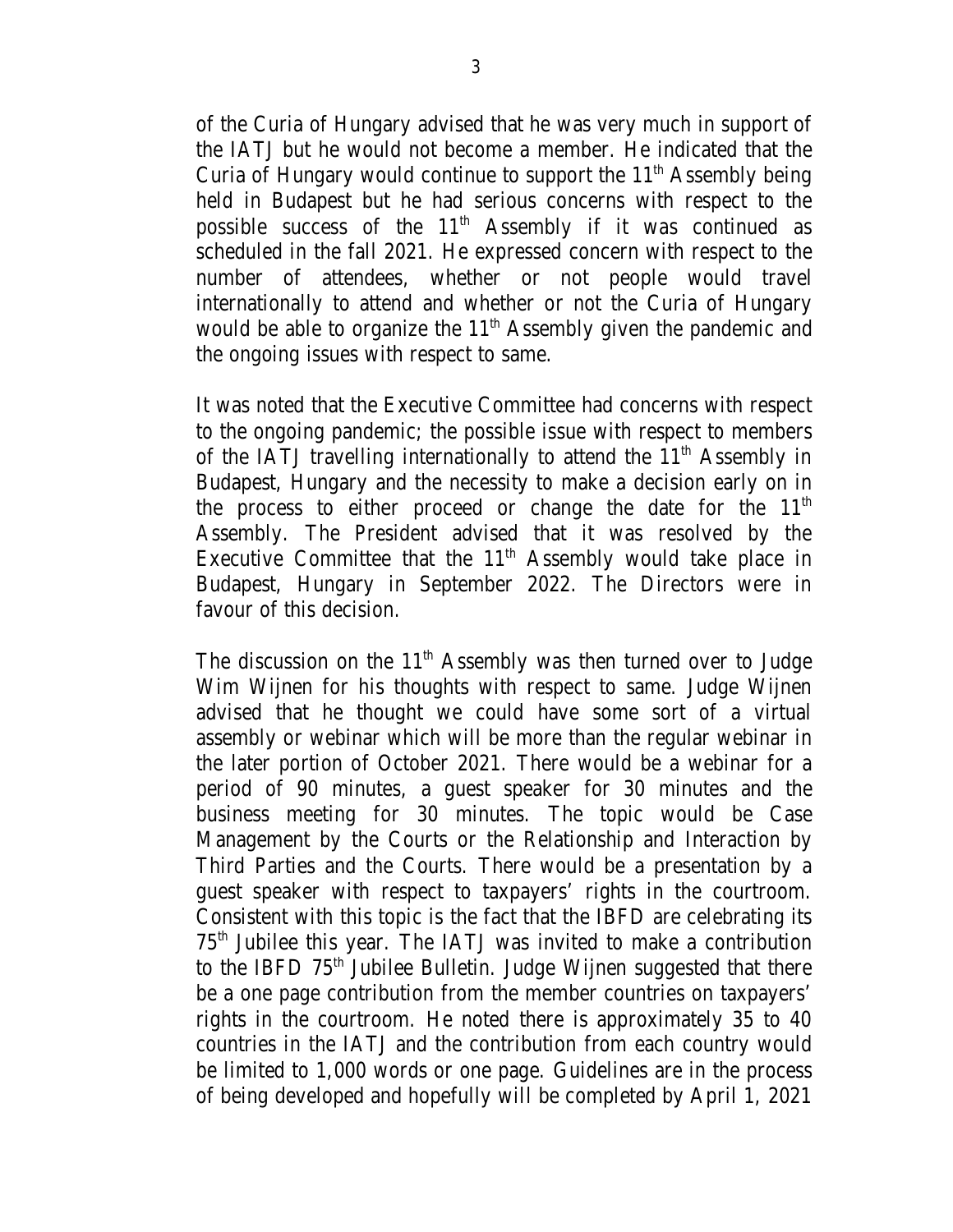which will be circulated with a delivery of the contribution to be by July 1, 2021 and to be published in the September issue of the IBFD Bulletin.

## 6. Membership:

The President advised that in 2020 there were four new members of the IATJ: Judge Kwai-huen Albert Wong (Hong Kong), Judge Caio Cesar Nader Quintella (Brazil), Judge Anwar Syahdat (Indonesia) and Judge Robert Manicke (United States). In 2021 there has been an additional new member, Judge Fredy José Gomes de Albuquerque (Brazil). The President noted that it is excellent to have a few new members from the Pacific Rim countries and also from Brazil who hopefully will be a leader in the IATJ in the South American area.

# 7. Website Repairs and Maintenance:

The President advised there is ongoing rectification and upgrading of the Assemblies' information for the website and thanked the members for their patience. It was noted that the Officers and Directors currently listed are from the 10<sup>th</sup> Assembly in Ottawa and this is to be updated immediately.

# 8. Executive and Board of Directors:

The President noted that the terms of office for Executive and Board of Directors had expired because the 11<sup>th</sup> Assembly was cancelled for Budapest 2020. He noted that extensions were needed and appropriate resolutions would be required at the next Assembly to rectify the situation. The President noted that the Assemblies are to be held at least once every two years according to the IATJ statutes. He suggested that the resolutions would be as follows:

a) To retroactively approve two year extension for both the Executive Committee members as well as the Board of Directors given the fact that there was an intervening pandemic which prevented the 2020 Assembly from taking place.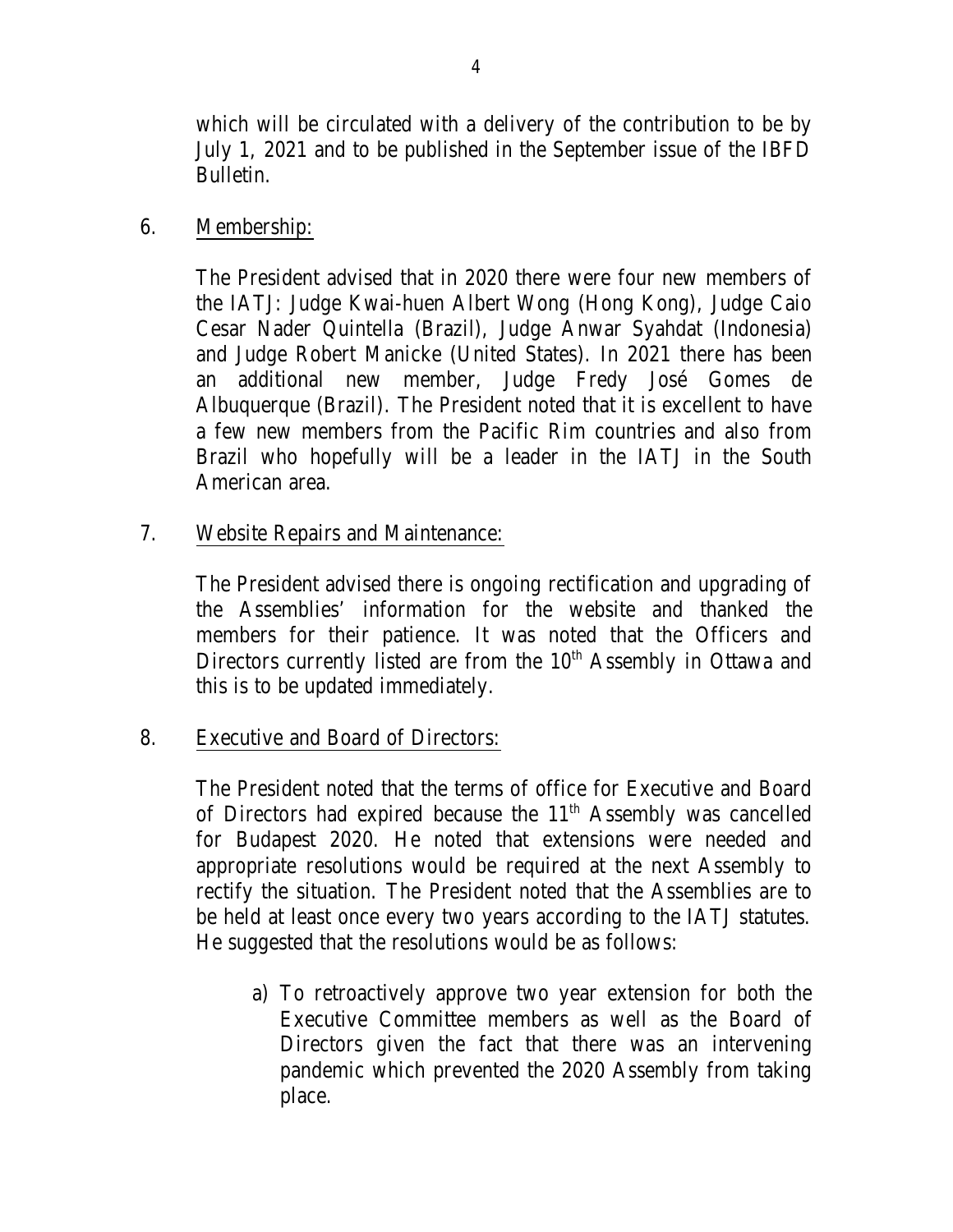- b) Recognizing that normally Assemblies are in person but a resolution authorizing that business meetings may take place not only in person but by conference call or video conference as well as virtually.
- c) A resolution which would allow the terms of the Executive Committee and the Board of Directors to be extended for a period of up to two years due to some unforeseen intervening event which prevented an Assembly to be held as scheduled.

### 9. Best Practices:

The President advised that the Executive Committee had developed Best Practices for virtual and non-virtual presentations which he hoped to circulate once finally approved by the Executive Committee to all members. It is hoped that this would bring consistency to presentations and webinars as well as panels sponsored by the IATJ or other panels in which the IATJ presented.

### 10. Successorship:

The President advised that there has been considerable success with respect to the present Board of Directors and the Executive Committee but at this time we must look to successorship given the fact that the organization is now some ten plus years old. He invited everyone to consider those members within their countries who will be interested in being directors and themselves with respect to the continuing directorship in the IATJ and possibly anyone who might be interested in assuming an Executive Committee position. He emphasized this was not an urgent matter but it is something that everyone should turn their attention to to assist the long-term development and operations of the IATJ. The President advised that in the near future there would be a nomination committee in place